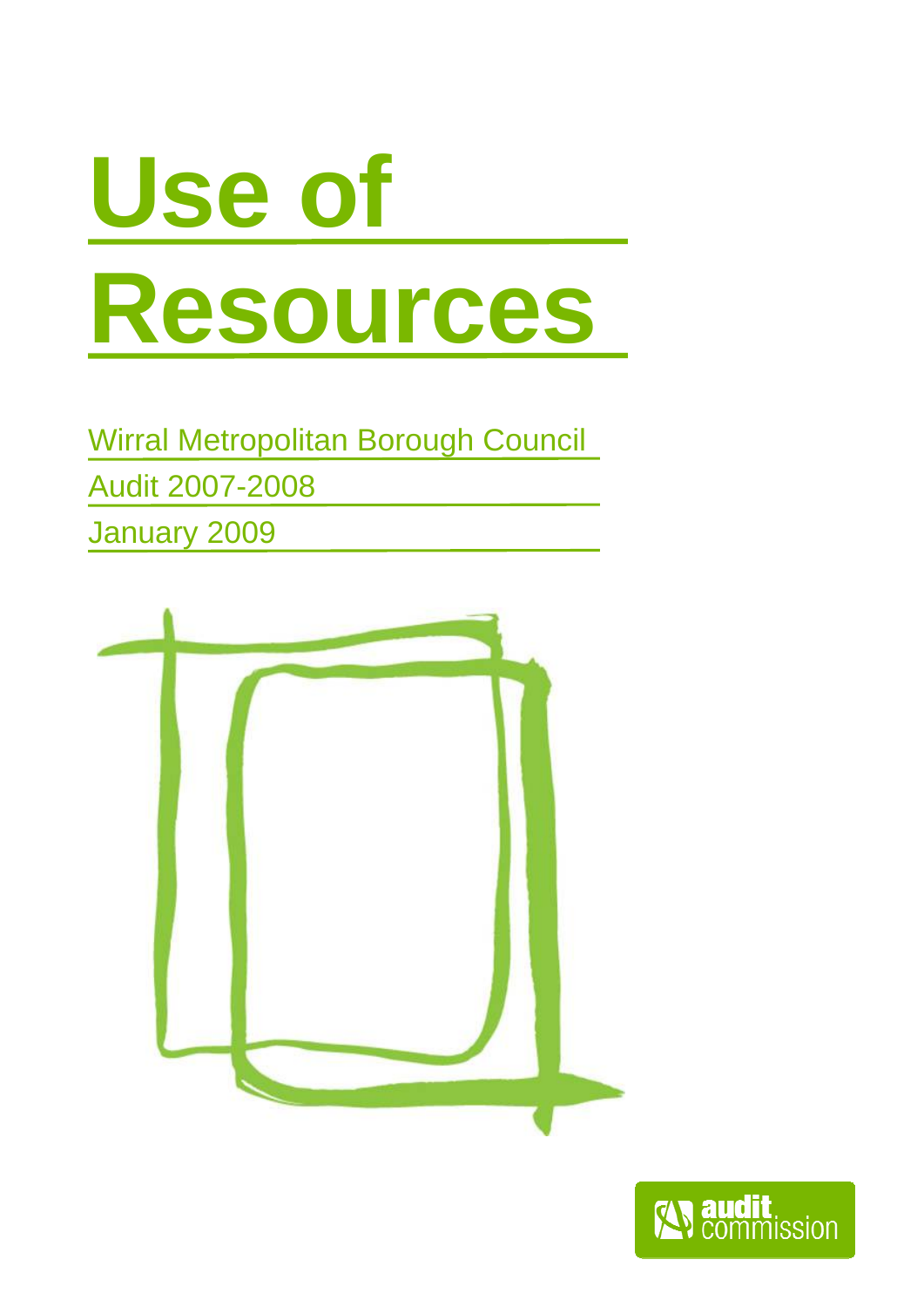# **Contents**

| <b>Introduction</b>         | 3  |
|-----------------------------|----|
| Use of resources judgements |    |
| <b>Theme summaries</b>      | 5  |
| <b>Conclusion</b>           | 11 |

#### **Status of our reports**

The Statement of Responsibilities of Auditors and Audited Bodies issued by the Audit Commission explains the respective responsibilities of auditors and of the audited body. Reports prepared by appointed auditors are addressed to non-executive directors/members or officers. They are prepared for the sole use of the audited body. Auditors accept no responsibility to:

- any director/member or officer in their individual capacity; or
- any third party.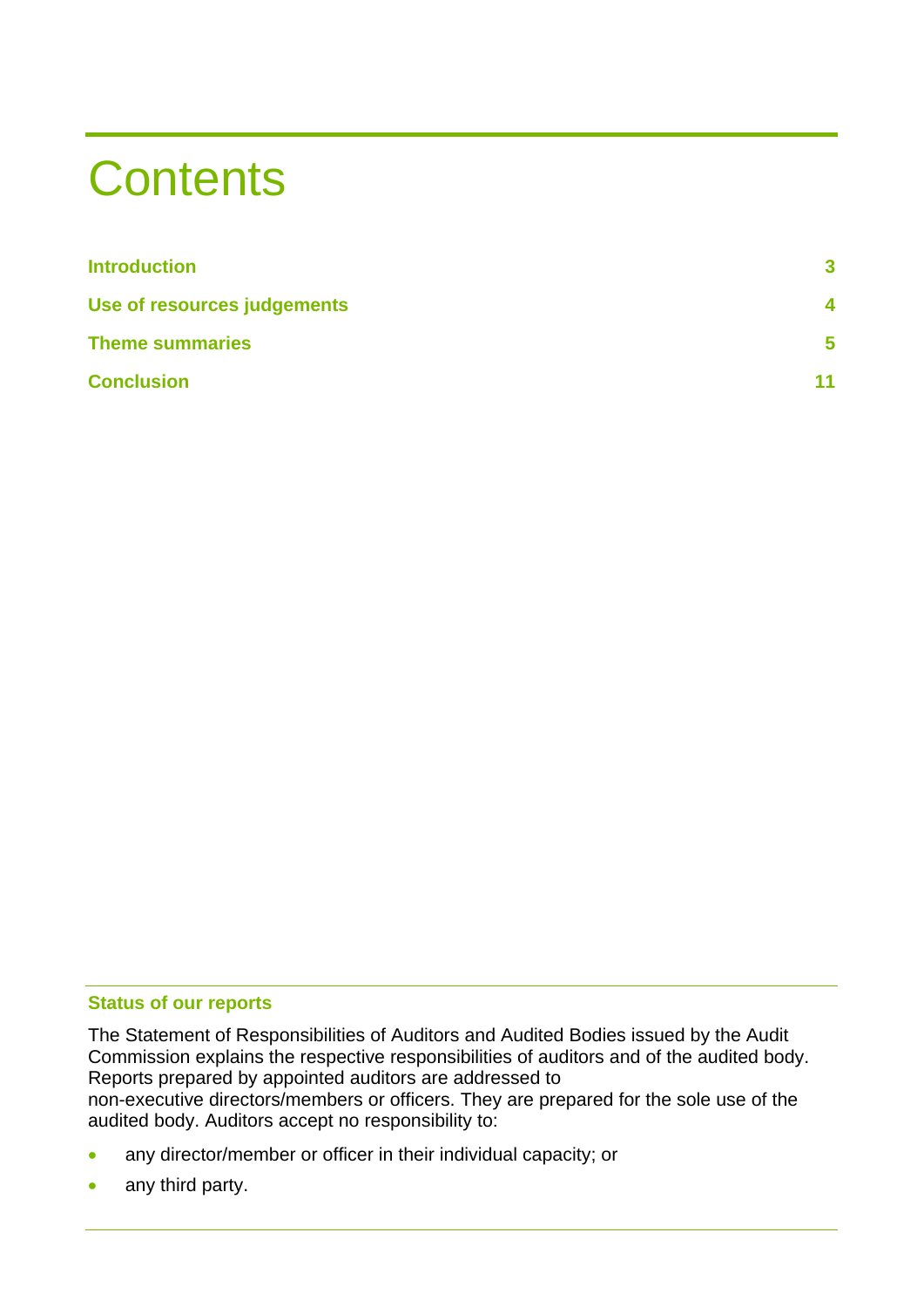# Introduction

- **1** The Use of Resources assessment evaluates how well councils manage and use their resources. This is the fourth assessment carried out at the Council and is the last under the CPA framework. Next year there will be a new assessment which will form part of the Comprehensive Area Assessment. The Use of Resources assessment focuses on the importance of having strategic financial management, sound governance and effective financial reporting arrangements. These should support your Council in the achievement of its priorities and improving services, whilst delivering value for money.
- **2** This assessment relates to the financial year 2007/08 and is based on the key lines of enquiry for 2008. Changes to the criteria underpinning the key lines of enquiry were consulted on in April 2007 and the final key lines of enquiry were published in August 2007. These changes were made to:
	- reflect developments in professional guidance, legislative requirements and best practice; and
	- signal some of the changes proposed for the new use of resources under CAA, smoothing the transition to CAA.
- **3** The overall use of resources assessment is made up of five themes. Judgements have been made for each theme using the Audit Commission's scale, see Table 1 below. This scale is used across its inspection and performance assessment frameworks.

### **Table 1 Standard scale used for assessments and inspections**

|                | Below minimum requirements - inadequate performance       |
|----------------|-----------------------------------------------------------|
| $\sqrt{2}$     | Only at minimum requirements - adequate performance       |
| <sup>3</sup>   | Consistently above minimum requirements - performing well |
| $\overline{4}$ | Well above minimum requirements – performing strongly     |

- **4** In forming our assessment, we have used the methodology set out in the Use of Resources Guidance for Councils 2008, which can be found on the Commission's web site. We have also taken account of our findings and conclusions from previous years' assessments and updated these for any changes and improvements to the Council's arrangements.
- **5** The five theme scores for Wirral Borough Council are outlined overleaf.
- **6** This summary sets out our key findings in relation to each theme and key areas for improvement.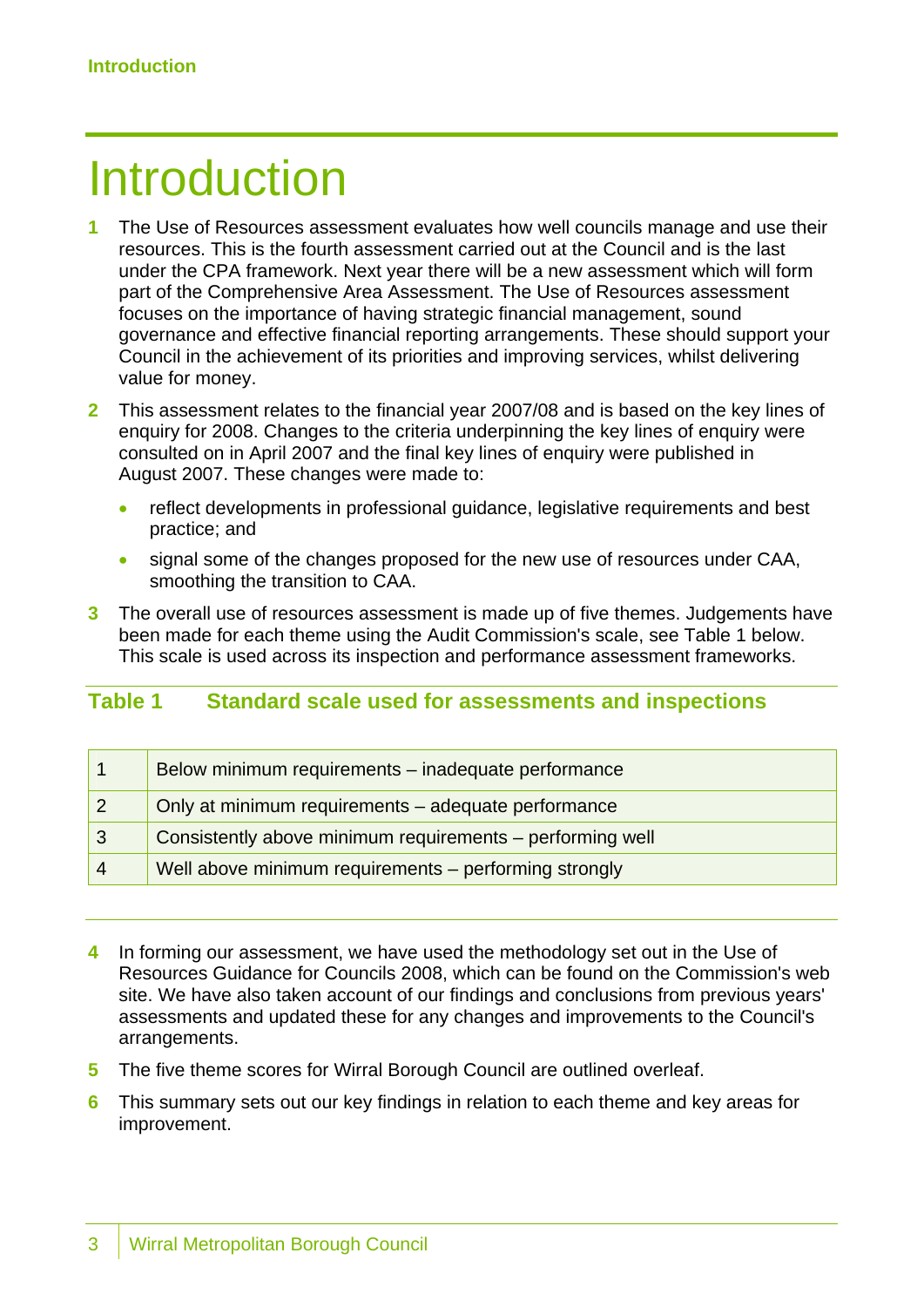# Use of resources judgements

# **Table 2 Summary of scores at theme and KLOE level**

| <b>Key lines of enquiry (KLOEs)</b>                                                                                                                       |                | <b>Score</b><br>2007 |
|-----------------------------------------------------------------------------------------------------------------------------------------------------------|----------------|----------------------|
| <b>Financial reporting</b>                                                                                                                                | $\overline{2}$ | $\overline{2}$       |
| 1.1 The Council produces annual accounts in accordance with<br>relevant standards and timetables, supported by comprehensive<br>working papers.           | $\overline{2}$ | $\overline{2}$       |
| 1.2 The Council promotes external accountability.                                                                                                         | 3              | 3                    |
| <b>Financial management</b>                                                                                                                               | 3              | $\mathbf{2}$         |
| 2.1 The Council's medium-term financial strategy, budgets and capital<br>programme are soundly based and designed to deliver its strategic<br>priorities. | 3              | $\overline{2}$       |
| 2.2 The Council manages performance against budgets.                                                                                                      | 3              | $\overline{2}$       |
| 2.3 The Council manages its asset base.                                                                                                                   | $\overline{2}$ | $\overline{2}$       |
| <b>Financial standing</b>                                                                                                                                 | $\overline{3}$ | $\overline{2}$       |
| 3.1 The Council manages its spending within the available resources.                                                                                      | 3              | $\overline{2}$       |
| <b>Internal control</b>                                                                                                                                   | $\overline{3}$ | 3                    |
| 4.1 The Council manages its significant business risks.                                                                                                   | 3              | $\overline{2}$       |
| 4.2 The Council has arrangements in place to maintain a sound<br>system of internal control.                                                              | 3              | 3                    |
| 4.3 The Council has arrangements in place that are designed to<br>promote and ensure probity and propriety in the conduct of its<br>business.             | $\overline{2}$ | 3                    |
| <b>Value for money</b>                                                                                                                                    | $\overline{2}$ | $\overline{2}$       |
| 5.1 The Council currently achieves good value for money.                                                                                                  | $\overline{2}$ | $\overline{2}$       |
| 5.2 The Council manages and improves value for money.                                                                                                     | $\overline{2}$ | $\overline{2}$       |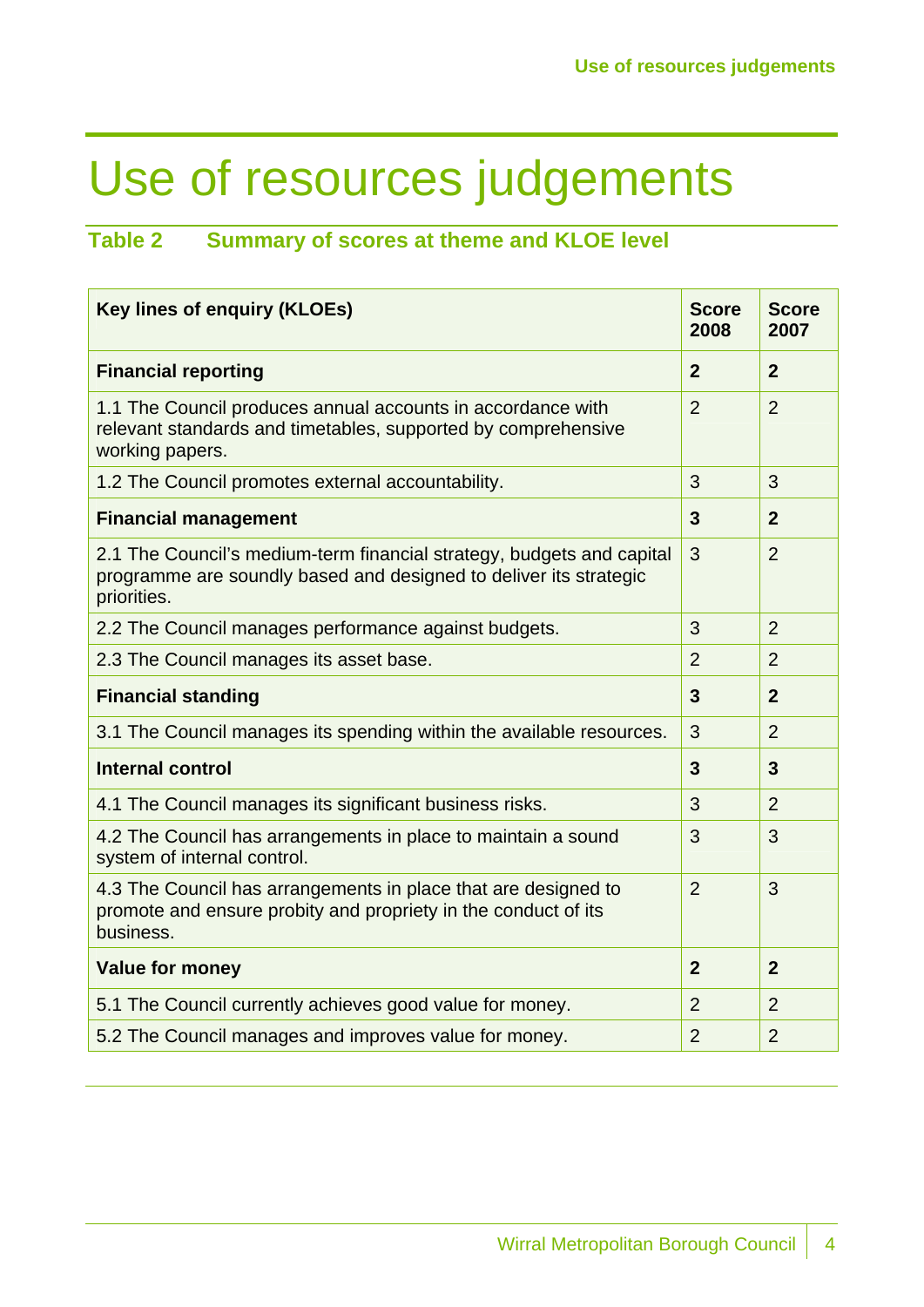# Theme summaries

**7** The key findings and conclusions for each of the five themes are summarised in the following tables. More detailed feedback has been provided to officers.

#### **Financial reporting**

#### **Theme score 2**

### **Key findings and conclusions:**

| The Council's financial accounting and reporting arrangements are satisfactory.                                                                                            |                                                                                                                                                                                                                                                                                                                                                                                                                                                                                                                                                                                                                                                                                                          |
|----------------------------------------------------------------------------------------------------------------------------------------------------------------------------|----------------------------------------------------------------------------------------------------------------------------------------------------------------------------------------------------------------------------------------------------------------------------------------------------------------------------------------------------------------------------------------------------------------------------------------------------------------------------------------------------------------------------------------------------------------------------------------------------------------------------------------------------------------------------------------------------------|
| <b>KLOE 1.1 The Council</b><br>produces annual<br>accounts in<br>accordance with<br>relevant standards and<br>timetables, supported<br>by comprehensive<br>working papers. | The Council produces annual accounts generally in<br>accordance with relevant standards. The financial statements<br>submitted for audit were complete although they contained<br>some errors. However, the adjustments had no overall impact<br>on revenue resources. We issued an unqualified opinion on<br>the financial statements.                                                                                                                                                                                                                                                                                                                                                                  |
|                                                                                                                                                                            | The arrangements for production of the financial statements<br>were good. The draft financial statements were produced by<br>the target date and the working papers to support the financial<br>statements were good. The Council has also introduced new<br>and complex accounting and reporting requirements<br>successfully whilst also improving on issues raised last year.<br>We made recommendations for some further improvement in<br>quality assurance processes and internal control across the<br>Council. There is scope for further training for members and<br>more prompt reporting to ensure that the statements are<br>subject to robust scrutiny prior to approval.<br>Score level 2. |
| <b>KLOE 1.2 The Council</b><br>promotes external<br>accountability.                                                                                                        | The Council promotes external accountability well. The<br>accounts and local electors' rights to view them and contact<br>the external auditor were published in line with requirements.<br>The Statement of Accounts, Annual Audit and Inspection<br>Letter as well as the Council's own reports, minutes and<br>agenda are available to the public on the internet and through<br>libraries and one stop shops on a timely basis and are<br>available in accessible formats on request. A leaflet<br>summarising the accounts has been produced and distributed<br>and an Annual Report is planned.<br>Score level 3.                                                                                  |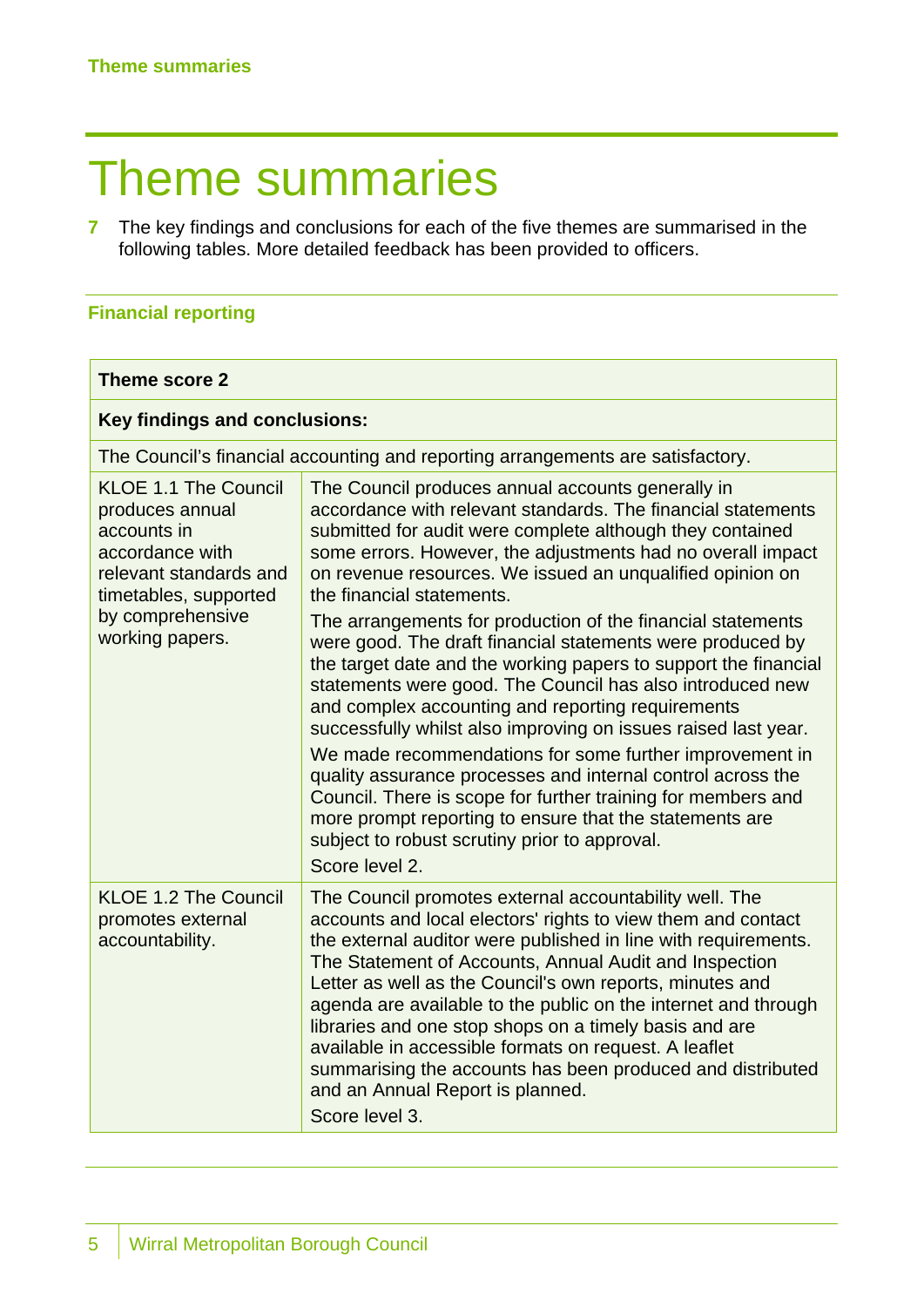#### **Financial management**

#### **Theme score - 3**

### **Key findings and conclusions**

The Council plans and manages its finances well.

| KLOE 2.1 The<br>Council's<br>medium-term financial<br>strategy (MTFS),<br>budgets and capital<br>programme are<br>soundly based and<br>designed to deliver its<br>strategic priorities. | The Council's medium-term financial strategy (MTFS),<br>budgets and capital programme are soundly based and<br>designed to deliver its strategic priorities. The MTFS was<br>updated in September 2007 and subsequently Cabinet agreed<br>the vision for Wirral and the new Corporate Plan, supported by<br>departmental service plans. This has been the framework for<br>setting a balanced budget and capital programme. The latest<br>update to the MTFS was approved by Cabinet in July 2008,<br>along with and linked to other internal strategies, such as the<br>risk management, human resources and IT strategies.<br>Score level 3.                                                                                                     |
|-----------------------------------------------------------------------------------------------------------------------------------------------------------------------------------------|----------------------------------------------------------------------------------------------------------------------------------------------------------------------------------------------------------------------------------------------------------------------------------------------------------------------------------------------------------------------------------------------------------------------------------------------------------------------------------------------------------------------------------------------------------------------------------------------------------------------------------------------------------------------------------------------------------------------------------------------------|
| <b>KLOE 2.2 The Council</b><br>manages performance<br>against budgets.                                                                                                                  | The Council manages performance against budgets.<br>Arrangements are in place for monitoring performance against<br>budgets and this is reported to senior officers and members<br>on a quarterly basis with a summary update position to the<br>Cabinet and the chairs of the scrutiny committees on a<br>monthly basis. There were no material overspends and those<br>that did occur were expected and managed within the<br>Council's overall resources. Financial information systems are<br>appropriate for managing performance against budgets.<br>Score level 3.                                                                                                                                                                          |
| <b>KLOE 2.3 The Council</b><br>manages its asset<br>base.                                                                                                                               | The Council manages its asset base adequately. The Capital<br>Strategy and guidance were kept up to date and approved by<br>Cabinet during the year and again in July 2008 when they<br>were updated in line with the new corporate priorities. The<br>Capital Strategy is also better linked to the updated MTFP and<br>Asset Management Plan (AMP) and is based on an up to date<br>asset register as well as taking into account planned<br>maintenance. The Council has a designated property function<br>and is strengthening capacity with the reorganisation of asset<br>management under a new director and head of assets. The<br>strategic asset review is now underway and regular reporting<br>to members continues.<br>Score level 2. |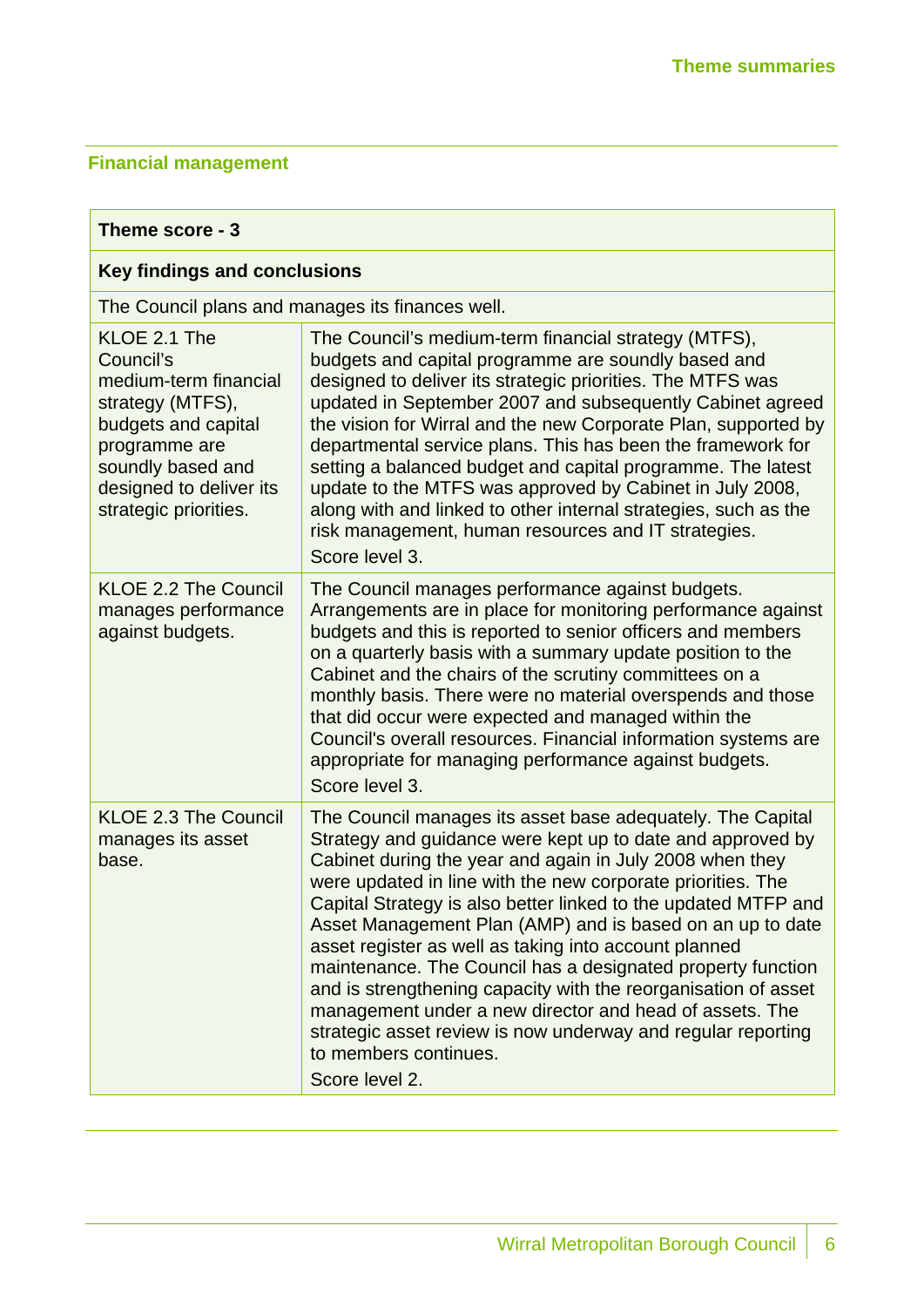## **Financial standing**

| Theme score - 3                                                                           |                                                                                                                                                                                                                                                                                                                                                                                                                                                                                                                                                                                                                                                                                     |
|-------------------------------------------------------------------------------------------|-------------------------------------------------------------------------------------------------------------------------------------------------------------------------------------------------------------------------------------------------------------------------------------------------------------------------------------------------------------------------------------------------------------------------------------------------------------------------------------------------------------------------------------------------------------------------------------------------------------------------------------------------------------------------------------|
| <b>Key findings and conclusions</b>                                                       |                                                                                                                                                                                                                                                                                                                                                                                                                                                                                                                                                                                                                                                                                     |
| The Council is financially sound and maintains a prudent level of reserves and balances.  |                                                                                                                                                                                                                                                                                                                                                                                                                                                                                                                                                                                                                                                                                     |
| <b>KLOE 3.1 The Council</b><br>manages its spending<br>within the available<br>resources. | Current spending plans match available resources, although<br>like other councils, Wirral faces significant challenges to close<br>the budget gap and meet efficiency plans. The Council has a<br>track record of setting a balanced budget and maintaining<br>spending within the budget without significant unexpected<br>overspends or underspends. Income collection is monitored<br>throughout the year to achieve targets and debt recovery is<br>effective. Wirral has invested £2m with an Icelandic bank but<br>as the exposure is low and reserves and balances are prudent<br>it does not indicate poor financial standing or financial<br>management.<br>Score level 3. |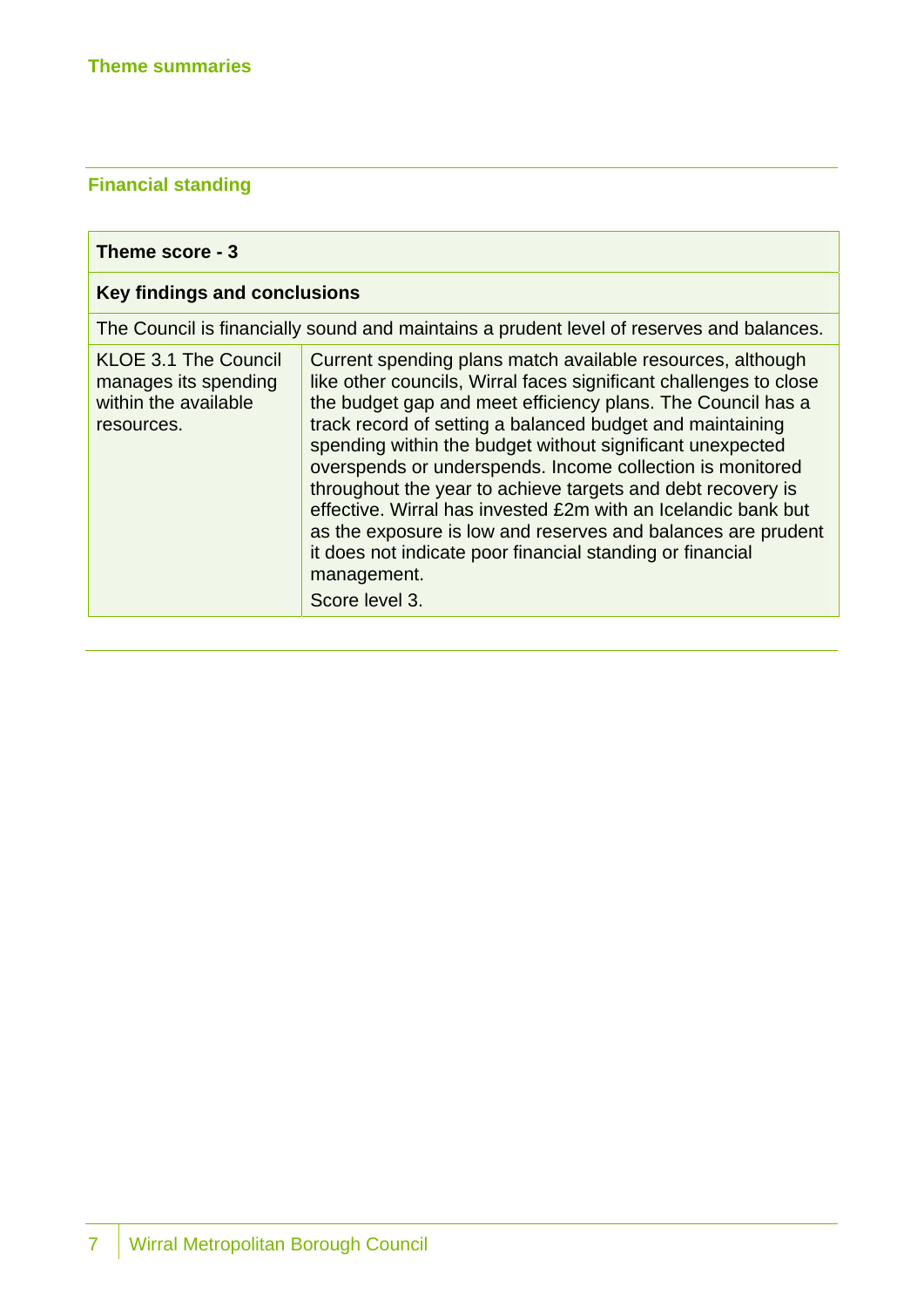#### **Internal control**

### **Theme score - 3**

### **Key findings and conclusions**

The Council has a sound internal control environment that enables it to manage its significant business risks.

| <b>KLOE 4.1 The Council</b><br>manages its significant<br>business risks.                                                                                             | The Council manages its significant business risks well. During<br>the year it has strengthened risk management and built on<br>sound arrangements to improve reporting to members both at<br>portfolio and at corporate level. Risk management has become<br>embedded in business processes and is explicitly linked to the<br>financial and other strategies within the framework of the new<br>corporate priorities. In addition, Wirral was the 2007 winner of<br>a national award from ALARM in the 'asset' risk category and<br>was also highly commended in 2008 in the 'people' risk<br>category.<br>Score level 3.                                                                                                                                                                                                                                                                                                                                                                                                            |
|-----------------------------------------------------------------------------------------------------------------------------------------------------------------------|----------------------------------------------------------------------------------------------------------------------------------------------------------------------------------------------------------------------------------------------------------------------------------------------------------------------------------------------------------------------------------------------------------------------------------------------------------------------------------------------------------------------------------------------------------------------------------------------------------------------------------------------------------------------------------------------------------------------------------------------------------------------------------------------------------------------------------------------------------------------------------------------------------------------------------------------------------------------------------------------------------------------------------------|
| <b>KLOE 4.2 The Council</b><br>has arrangements in<br>place to maintain a<br>sound system of<br>internal control.                                                     | The Council has good arrangements in place to maintain a<br>sound system of internal control. It has recognised the<br>importance of the new Annual Governance Statement and<br>taken corporate responsibility in its development and approval.<br>The operation of the Audit Committee is improving, Internal<br>Audit meets the Chartered Institute of Public Finance and<br>Accountancy (CIPFA) standards and scrutiny is effective.<br>Score level 3.                                                                                                                                                                                                                                                                                                                                                                                                                                                                                                                                                                              |
| <b>KLOE 4.3 The Council</b><br>has arrangements in<br>place that are designed<br>to promote and ensure<br>probity and propriety in<br>the conduct of its<br>business. | The Council has adequate arrangements in place to promote<br>and ensure probity and propriety in the conduct of its business.<br>The Council has adopted codes of conduct and monitors<br>compliance well. Arrangements for the new role of the<br>standards committee in local investigations and determinations<br>are in place and there is a good level of awareness among the<br>members. An independent chair and two further independent<br>persons have been appointed to the committee.<br>Arrangements to prevent and detect fraud and corruption are<br>effective.<br>However, during the year the Audit Commission received a<br>PIDA disclosure in respect of an individual's concerns about<br>contracts and charging in adult social services. Our review<br>found the individual's concerns may be largely justified and we<br>have therefore raised concerns about the failure of the<br>Council's own systems for dealing with complaints and<br>concerns, including the whistleblowing procedure.<br>Score level 2. |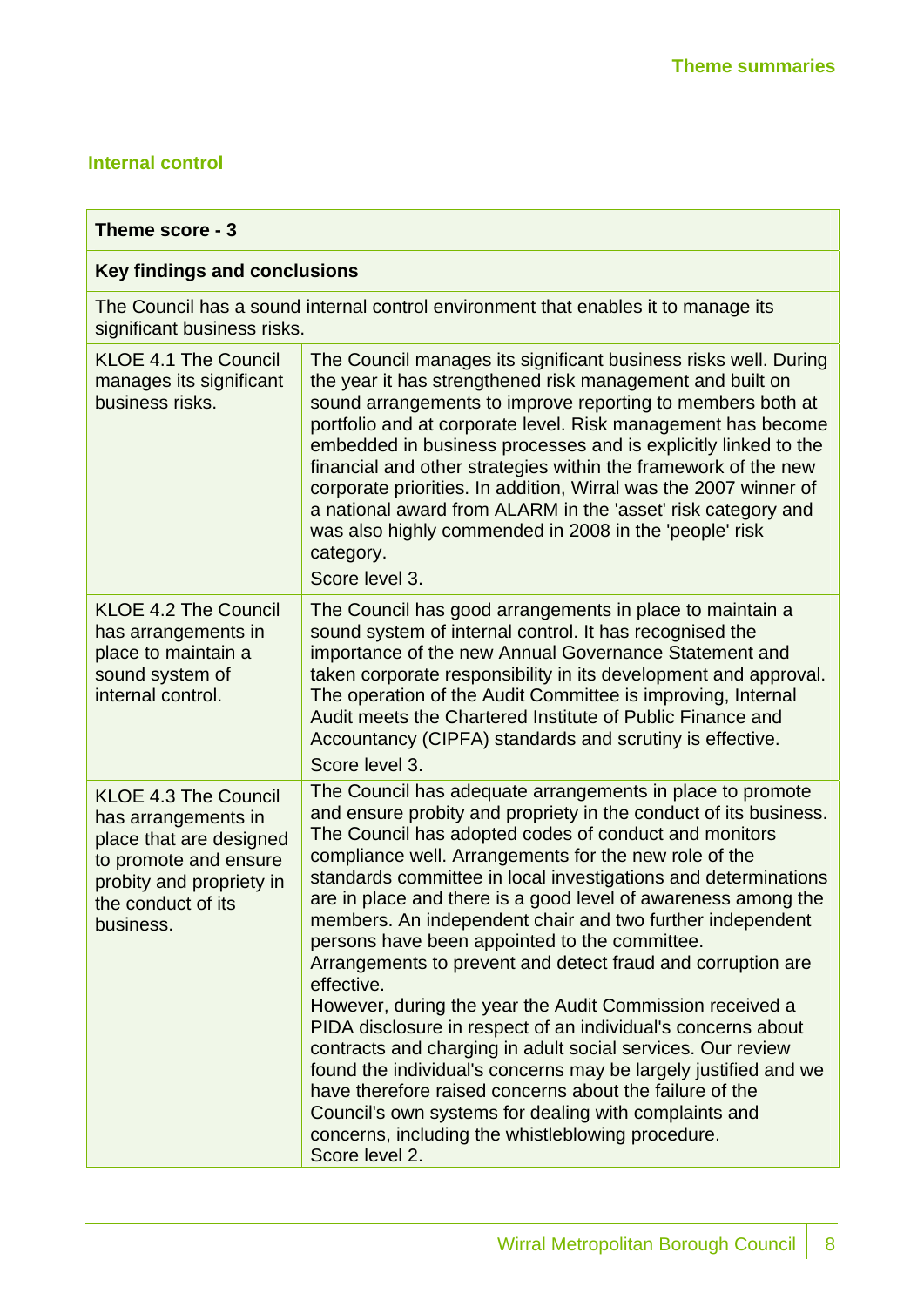### **Value for money**

| <b>Theme score 2</b>                                                       |                                                                                                                                                                                                                                                                                                                                                                                                                                                                                                                                                                                                                                                                                                                                                                                                                                                                                                                                                                                                                                                                                                                                                                                                                                                                                                                                                                                                                                                                                                                                                                                                                                                                                                                                                                                                                                                                                                                                                                                                                                                                                                                                                                                 |
|----------------------------------------------------------------------------|---------------------------------------------------------------------------------------------------------------------------------------------------------------------------------------------------------------------------------------------------------------------------------------------------------------------------------------------------------------------------------------------------------------------------------------------------------------------------------------------------------------------------------------------------------------------------------------------------------------------------------------------------------------------------------------------------------------------------------------------------------------------------------------------------------------------------------------------------------------------------------------------------------------------------------------------------------------------------------------------------------------------------------------------------------------------------------------------------------------------------------------------------------------------------------------------------------------------------------------------------------------------------------------------------------------------------------------------------------------------------------------------------------------------------------------------------------------------------------------------------------------------------------------------------------------------------------------------------------------------------------------------------------------------------------------------------------------------------------------------------------------------------------------------------------------------------------------------------------------------------------------------------------------------------------------------------------------------------------------------------------------------------------------------------------------------------------------------------------------------------------------------------------------------------------|
| <b>Key findings and conclusions</b>                                        |                                                                                                                                                                                                                                                                                                                                                                                                                                                                                                                                                                                                                                                                                                                                                                                                                                                                                                                                                                                                                                                                                                                                                                                                                                                                                                                                                                                                                                                                                                                                                                                                                                                                                                                                                                                                                                                                                                                                                                                                                                                                                                                                                                                 |
|                                                                            | The Council currently achieves satisfactory value for money and costs are broadly<br>commensurate with the range, level and quality of services provided. The Council<br>manages and improves value for money adequately.                                                                                                                                                                                                                                                                                                                                                                                                                                                                                                                                                                                                                                                                                                                                                                                                                                                                                                                                                                                                                                                                                                                                                                                                                                                                                                                                                                                                                                                                                                                                                                                                                                                                                                                                                                                                                                                                                                                                                       |
| <b>KLOE 5.1 The Council</b><br>currently achieves good<br>value for money. | Compared with nearest neighbour councils particularly, the<br>cost in Wirral of education, adult social care, housing and<br>benefits are top quartile, performance in services is generally<br>average with some areas of good performance and satisfaction<br>levels are average in most areas. Spending is generally in line<br>with priorities with one significant area of unintended high<br>spending in adult social care. The capital programme is well<br>managed but there are some areas for improvement. There<br>have been some positive improvements to processes aimed at<br>delivering VFM but actions such as the review of VFM profiles<br>are still ongoing into 2008/09 and have not yet delivered<br>improvements in VFM. The vfm review has subsequently been<br>reported to Cabinet in September 2008.<br>Wirral's overall cost per population is above the median<br>position and performance is average. The latest PI data shows<br>that Wirral has 21 per cent PIs above the best quartile<br>breakpoint compared to an average for all single tier<br>authorities of 29 per cent. Wirral is ranked 117th out of 388 for<br>percentage of PIs improved since last year with 64 per cent of<br>PIs improved which is within the average range for all single<br>tier authorities. Overall satisfaction with the Council is 2nd<br>quartile.<br>Whilst there is a mixed picture in terms of costs and<br>performance, there are a number of examples of where good<br>value for money is provided such as in Education where the<br>attainment is good. Areas where value for money is not<br>currently demonstrated and ongoing action is being taken to<br>address high costs include adult social care and looked after<br>children's services. Work is progressing in these areas and<br>costs are now being robustly investigated and challenged to<br>establish the reasons for high costs.<br>The Council has recently reviewed and rationalised its<br>strategic priorities, and effectively allocated resources and<br>investment in line with them. The Council effectively manages<br>and monitors the capital programme.<br>Score level 2. |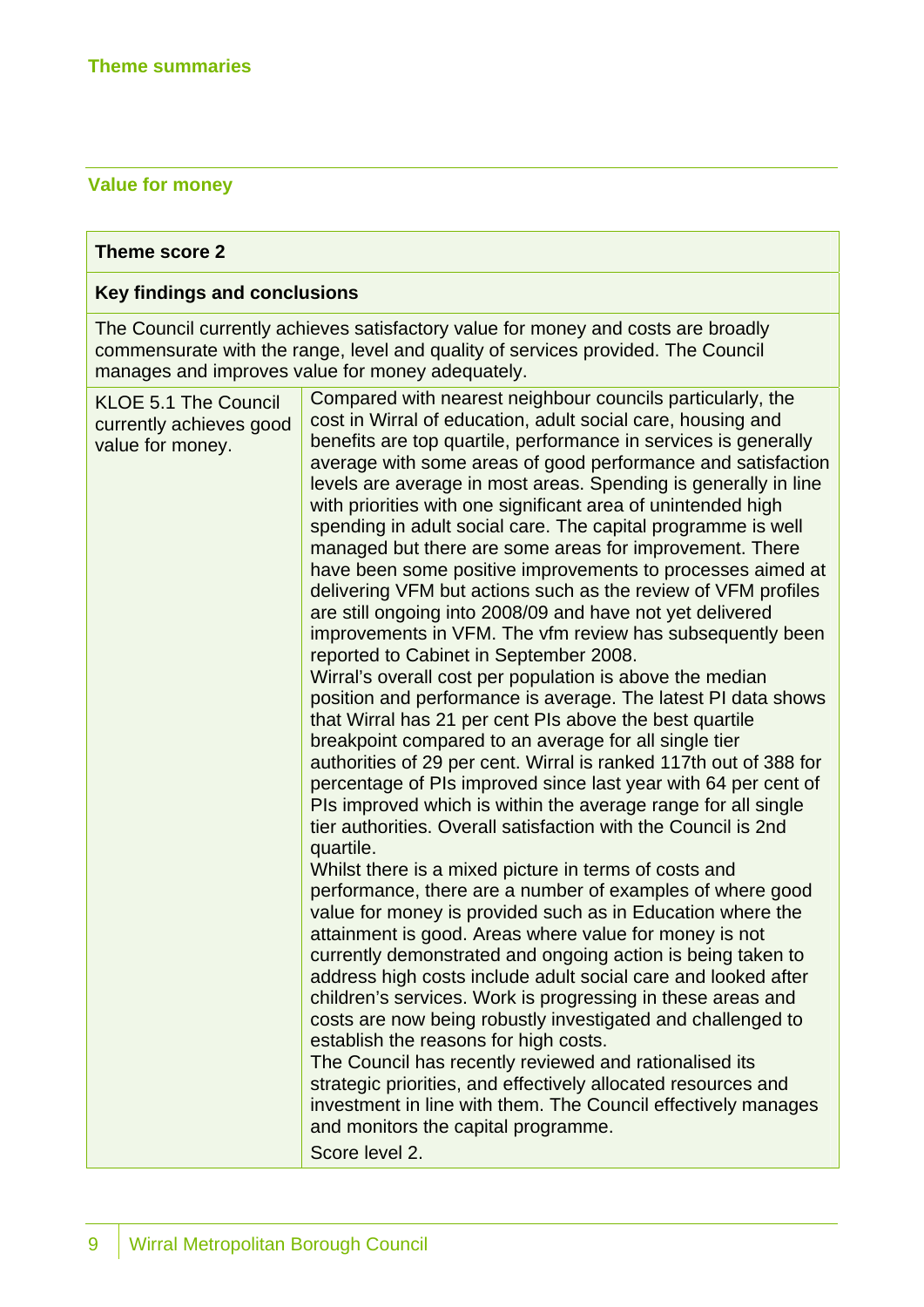| Theme score 2                                                           |                                                                                                                                                                                                                                                                                                                                                                                                                                                                                                                                                                                                    |
|-------------------------------------------------------------------------|----------------------------------------------------------------------------------------------------------------------------------------------------------------------------------------------------------------------------------------------------------------------------------------------------------------------------------------------------------------------------------------------------------------------------------------------------------------------------------------------------------------------------------------------------------------------------------------------------|
| <b>KLOE 5.2 The Council</b><br>manages and improves<br>value for money. | Understanding of costs continues to improve but unit costs are<br>under developed and best practice approaches are not<br>consistently extended across the Council. Wirral compares its<br>costs with other councils using the high level VFM profile data<br>but understanding of detailed costs is less well developed and<br>the challenge on costs needs to be extended to other services.                                                                                                                                                                                                     |
|                                                                         | There is a high level of corporate commitment to good financial<br>and performance management, and an improving performance<br>management culture.                                                                                                                                                                                                                                                                                                                                                                                                                                                 |
|                                                                         | There are examples of local needs being considered in the<br>decision making process such as the consultation on capital<br>schemes within New Heartlands and the rationalisation of<br>residential accommodation. The Area Forums, as part of a<br>Government pilot scheme, have budgets allocated to them and<br>are able to determine which local schemes are to be<br>supported. The Council engages with hard-to-reach groups in<br>line with the Customer Access Strategy to support the Council<br>vision.                                                                                  |
|                                                                         | There is no formal programme of value for money reviews but<br>the Council has set challenging efficiency targets as part of the<br>budget setting process. The Council delivered a balanced<br>budget in 2007/08 and achieved £34m savings against the<br>AES target of £26m. There were improvements in VFM in<br>2007/08 such as the new waste contract which reduced the<br>impact of the waste levy and improved recycling.                                                                                                                                                                   |
|                                                                         | Wirral continues to enhance its procurement practices and<br>deliver savings both through its own services and also through<br>working with other authorities across Merseyside. The Council<br>won the 2007 Local Government Chronicle Procurement<br>Award and the Government's 4Ps organisation has<br>commended the Council's approach to StreetScene services<br>procurement.                                                                                                                                                                                                                 |
|                                                                         | IT has been used effectively to improve efficiency, deliver<br>savings and enable business processes to change. This has<br>been supported by the consolidation of a Corporate IT Unit<br>realising additional savings. A change programme has been<br>put in place from February 2008 that should result in further<br>process improvements. For example, social workers have now<br>been equipped with laptops for more efficient data recording<br>and there is improved interface with the waste contractor's IT<br>system to provide improved response to customer queries.<br>Score level 2. |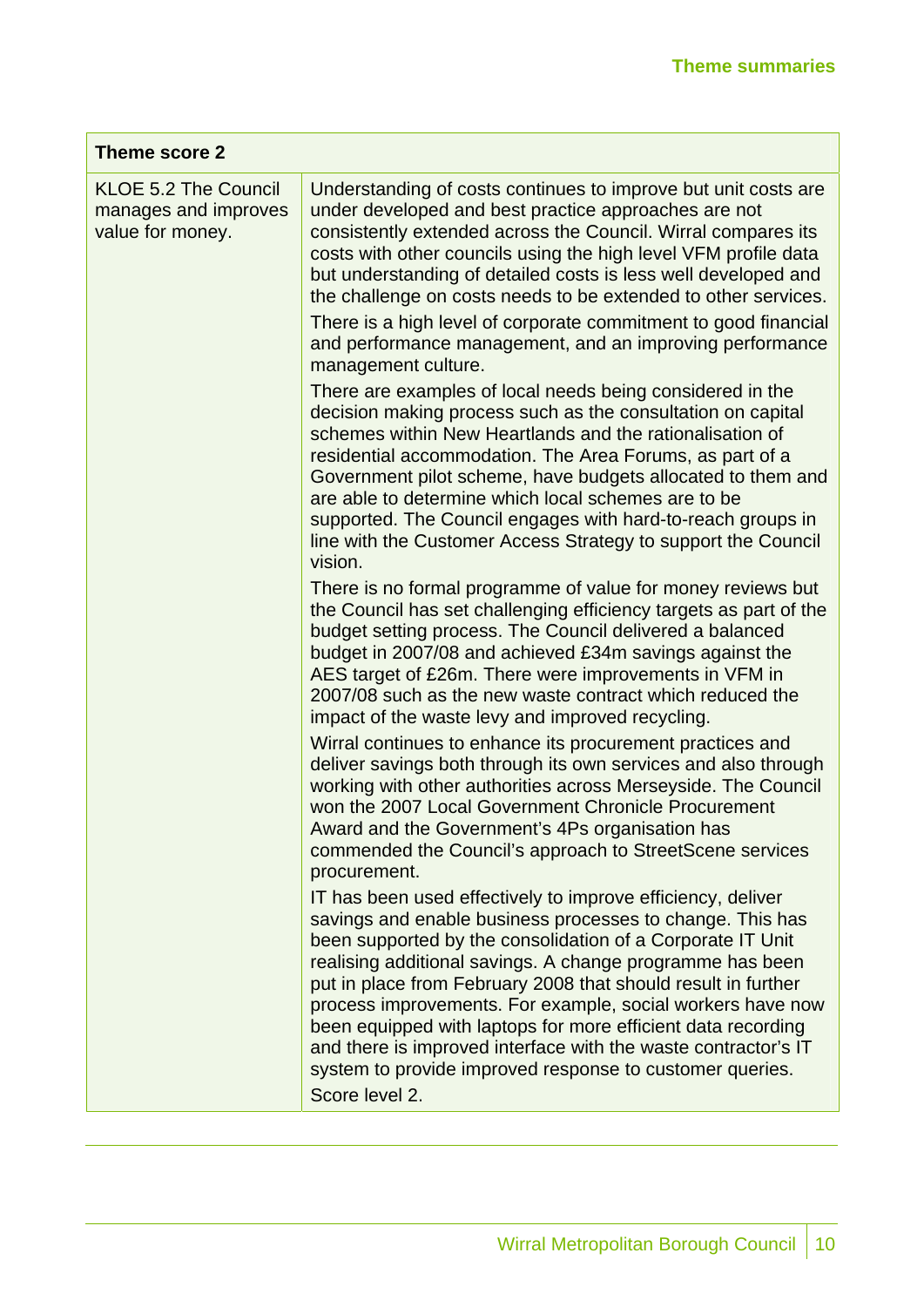# **Conclusion**

**8** The Council's performance demonstrates significant improvement in the use of resources during the period of assessment from April 2007 to March 2008. The overall assessment has improved in two out of the five themes - financial management and financial standing moved from scores of 2 to level 3. Financial reporting and value for money remained at level 2, although there were improvements in arrangements.

#### **Use of resources 2008/09**

- **9** From 2008/09, the auditors' assessment of use of resources will be based on new key lines of enquiry and will form part of the new performance assessment framework for local government and its partners, known as Comprehensive Area Assessment (CAA).
- **10** Key lines of enquiry for use of resources were published in May 2008 following consultation. These reflect the needs of CAA and incorporate a number of improvements including: a clearer focus on value for money achievements and further emphasis on commissioning of services, outcomes for local people and partnership working.
- **11** The assessment is structured into three themes, containing 10 key lines of enquiry (KLOE) overall:
	- managing finances: sound and strategic financial management;
	- governing the business: strategic commissioning and good governance; and
	- managing resources: effective management of natural resources, assets and people.
- **12** The approach to use of resources will continue to be risk based and proportionate, drawing on evidence from previous years where relevant. Not all key lines of enquiry in the managing resources theme will be assessed each year. For single tier and county councils auditors will only assess 9 out of the 10 KLOE. For 2008/09, workforce planning will not be assessed.
- **13** The Commission will specify each year in its annual work programme and fees document which key lines of enquiry will be assessed in that year.